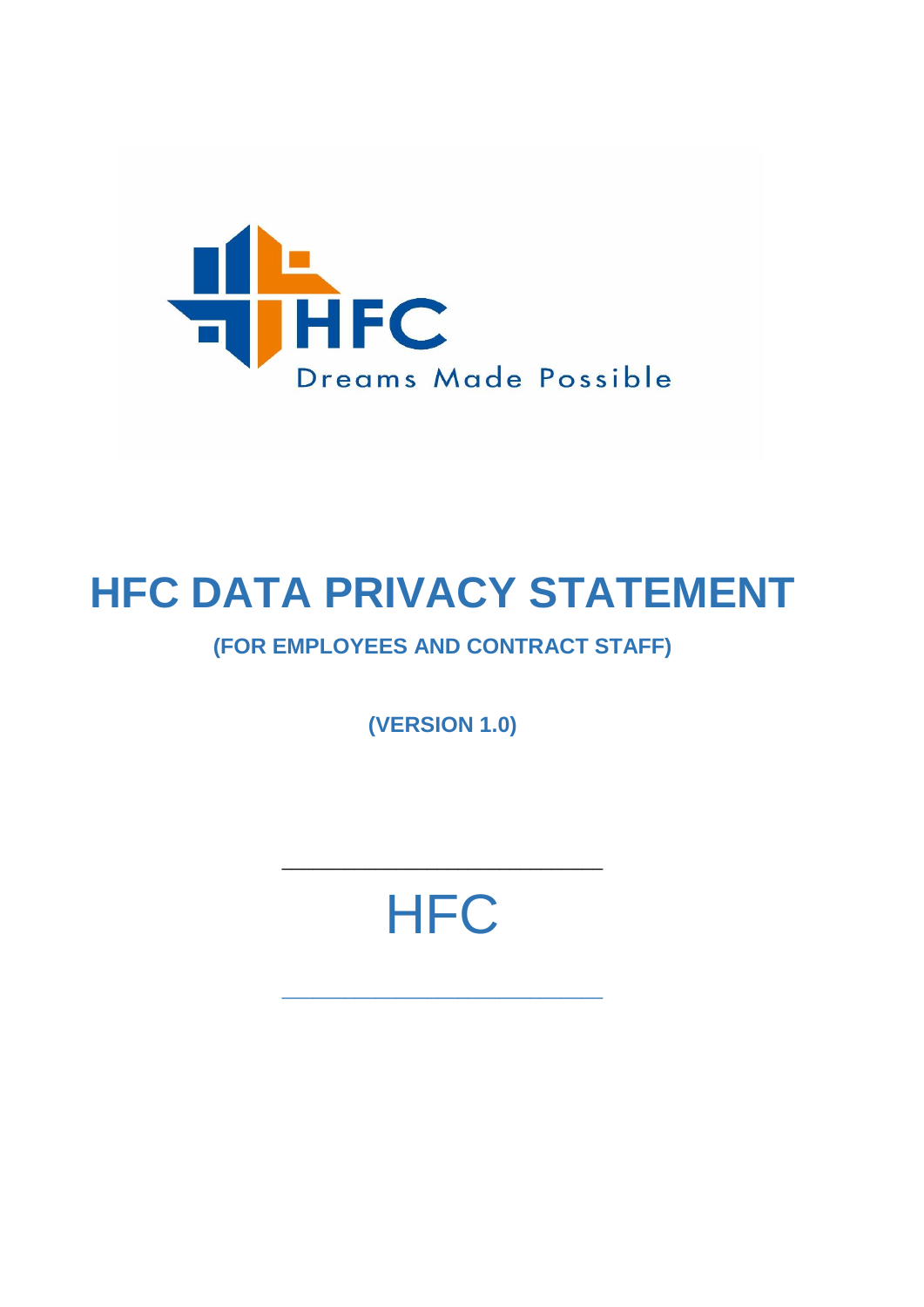

## **Disclaimer**

On our website or portals, we may provide hyperlinks to other websites or third parties. When you visit these websites as redirected from our websites or portals, you shall be subject to the third party's terms and conditions and privacy policies and we do not in any way guarantee nor will we be held responsible for the privacy of your personal data.

## **Rights**

HFC reserves the right to update, modify or amend this policy statement at any time and an updated copy can be obtained from the official bank website.

#### **Copyright © 2021 HFC. All Rights Reserved.**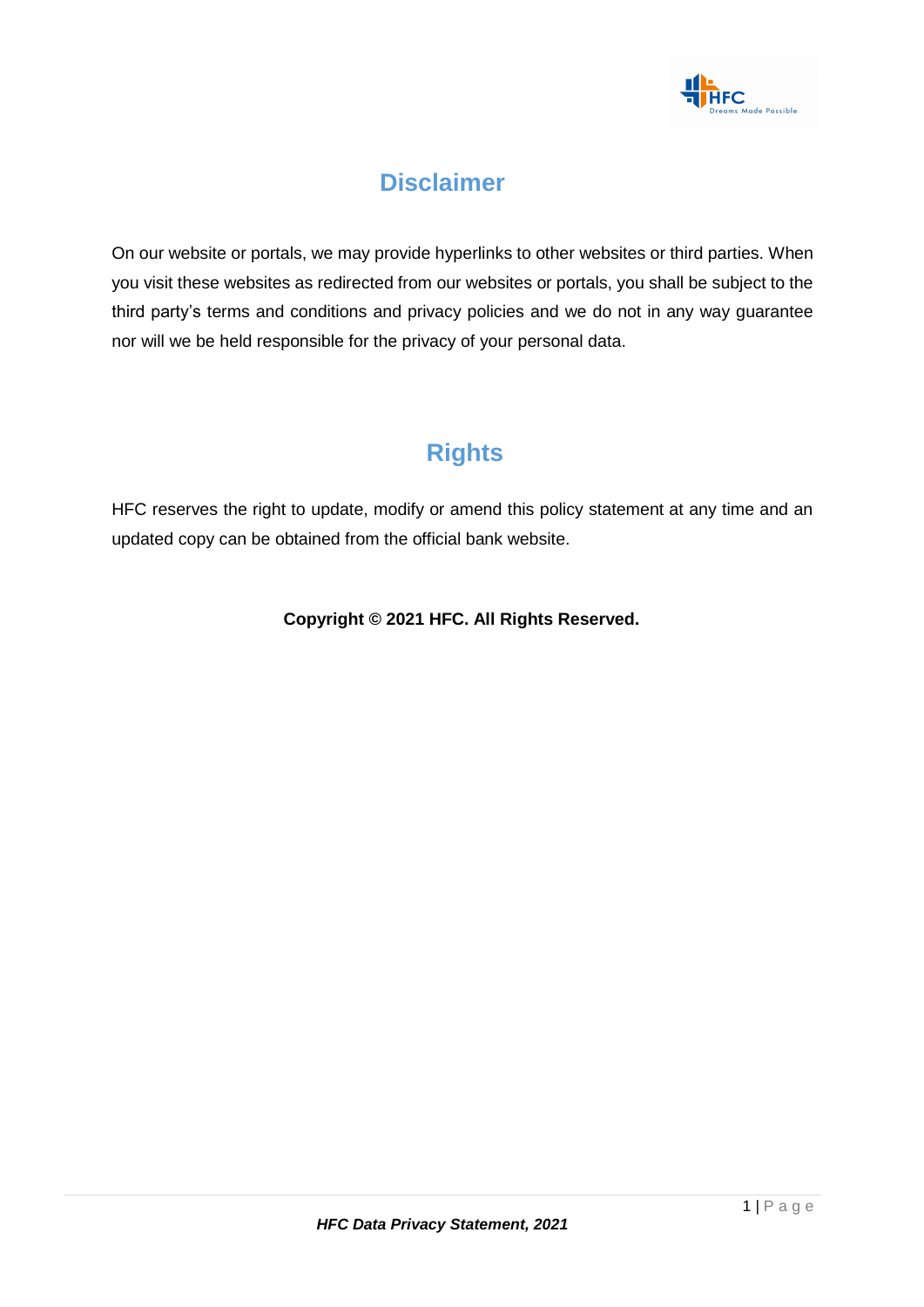

### **Table of Contents**

| 1.  |  |  |  |
|-----|--|--|--|
| 2.  |  |  |  |
| 3.  |  |  |  |
| 4.  |  |  |  |
| 5.  |  |  |  |
| 6.  |  |  |  |
| 7.  |  |  |  |
| 8.  |  |  |  |
| 9.  |  |  |  |
| 10. |  |  |  |
| 11. |  |  |  |
| 12. |  |  |  |
| 13. |  |  |  |
| 14. |  |  |  |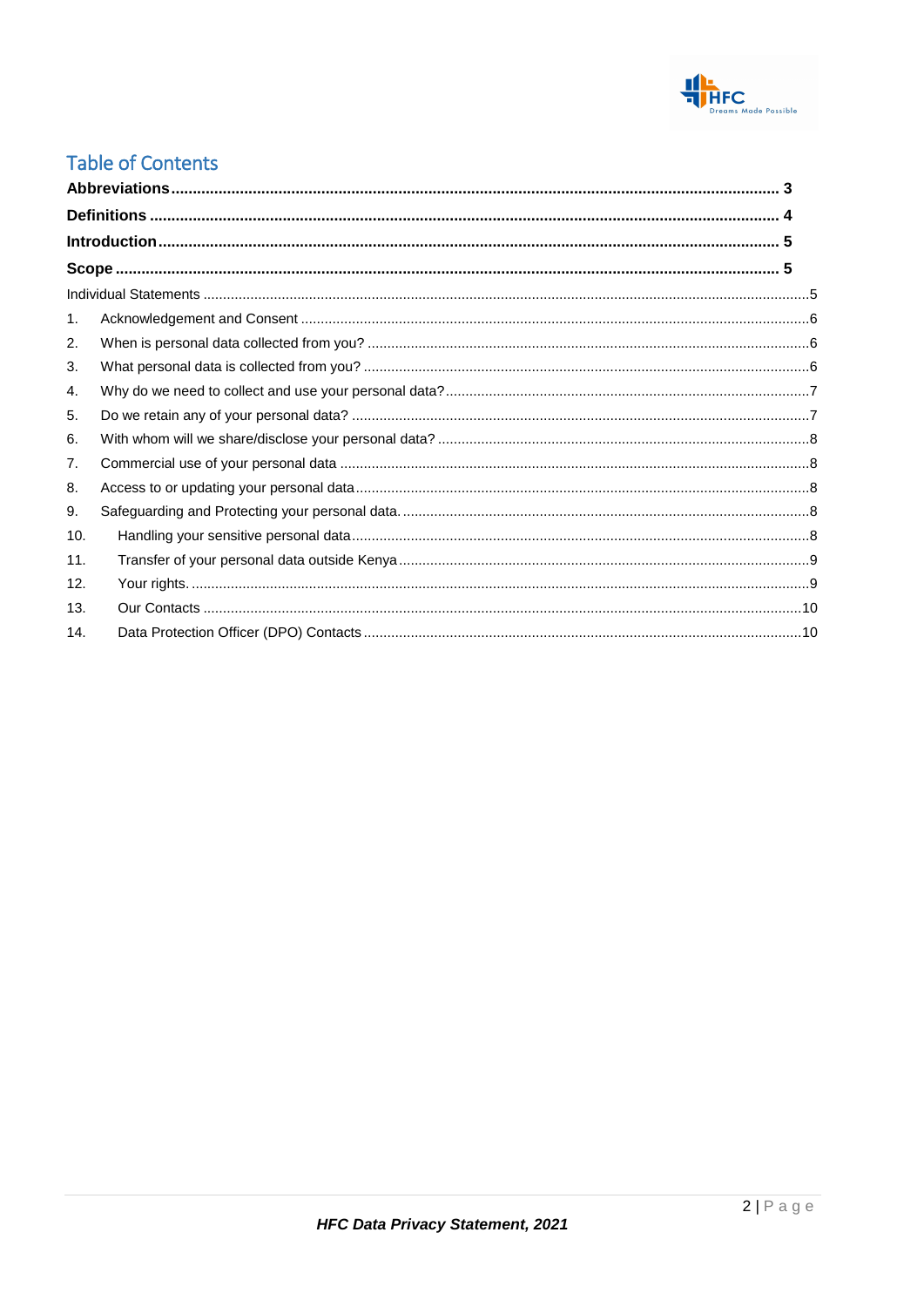

## <span id="page-3-0"></span>**Abbreviations**

**CCTV -** Closed Circuit Television **DCI -** Directorate of Criminal Investigations **NSSF -** National Social Security Fund **NHIF -** National Hospital Insurance Fund **KRA -** Kenya Revenue Authority **PIN -** Personal Identification Number **ID -** Identity **CBK -** Central Bank of Kenya **HELB -** Higher Education Loans Board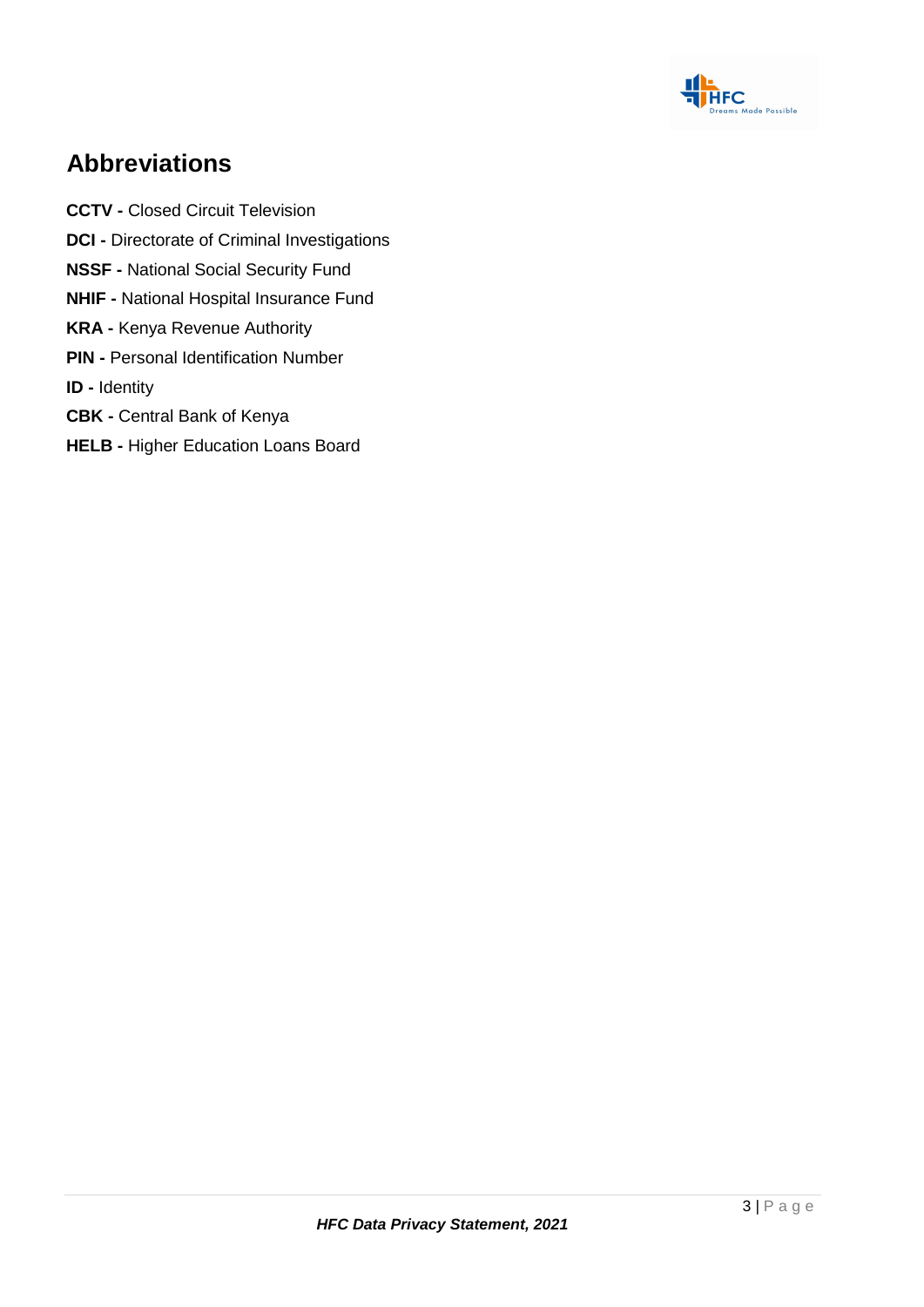

## <span id="page-4-0"></span>**Definitions**

**Personal data, Sensitive personal data, identifiable natural person** – as given meaning in the Kenya Data Protection Act, 2019.

**Processing** – as given meaning in the Kenya Data Protection Act, 2019.

**"You", "Your"**– this may mean, as the situation may apply:

- i. Job Applicant a person that applies for a job at HFC through our online portal or shares their Curriculum Vitae with us through email.
- ii. Employee a person that is employed at HFC having executed the HF employment contract.
- iii. Intern a person that has been offered an internship opportunity at HFC.
- iv. Contract Staff a person that has been placed at HFC through their employer to offer services to HF.

**"Organization", "Us", "We", "Our"** – HFC, including the Bank, and all its subsidiaries as listed on the official group website.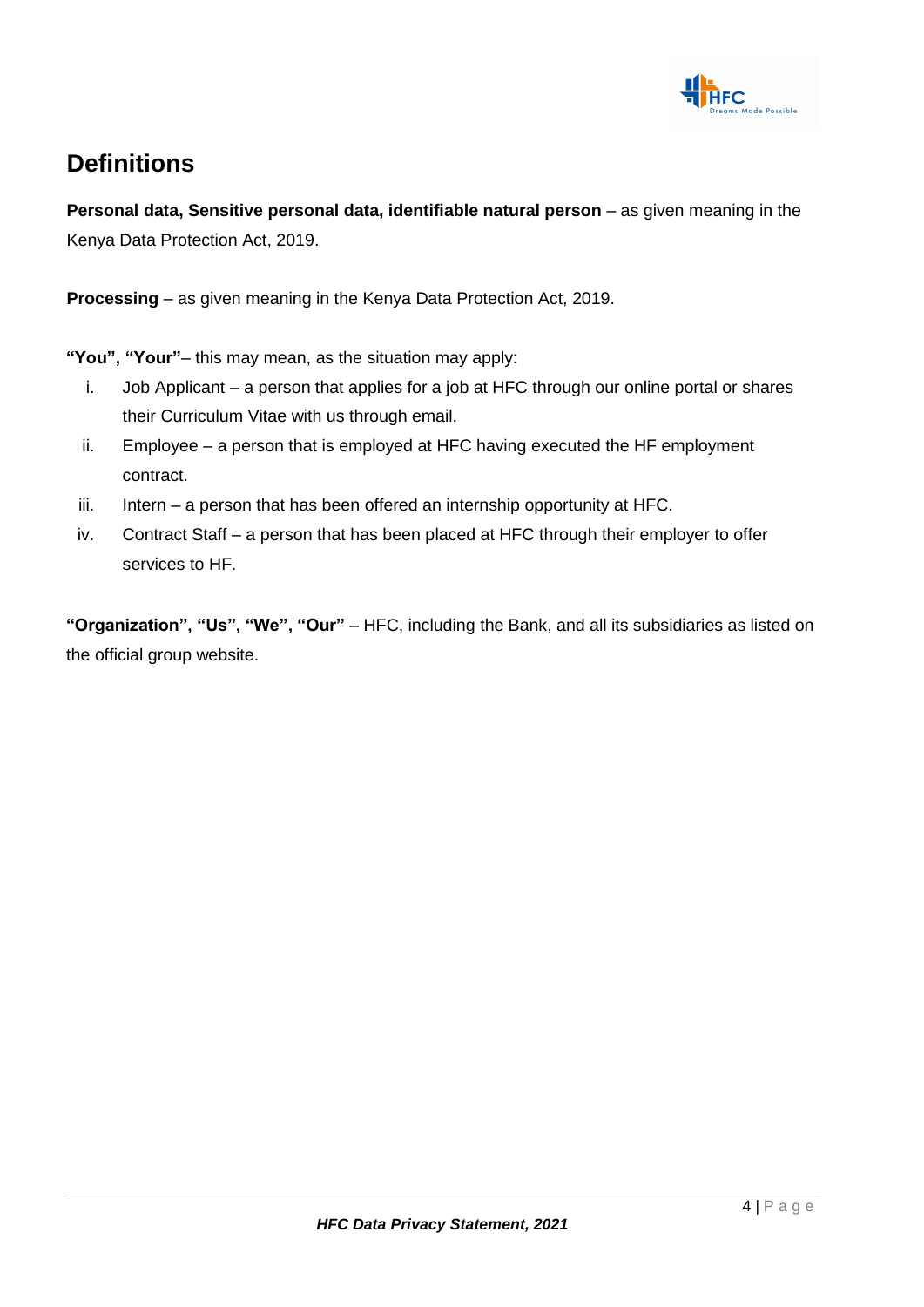

## <span id="page-5-0"></span>**Introduction**

HFC operates in a complex, data-oriented environment that requires use of personal data to fulfil its core mandate in serving various stakeholders. This policy is our statement of commitment to handle your personal data with the privacy it requires and in accordance to the provisions of various laws and regulations.

The policy also spells out your rights and also indicates the controls the organization has established to safeguard your data.

## <span id="page-5-1"></span>**Scope**

This Data Privacy statement applies to all employees – whether on permanent or contract terms, interns, and contracted staff who've been seconded to HFC from their employers.

#### <span id="page-5-2"></span>**Individual Statements**

- 1. Acknowledgement and consent.
- 2. When is personal data collected from you?
- 3. What personal data is collected from you?
- 4. Why do we need to collect and use your personal data?
- 5. Do we retain any of your personal data?
- 6. With whom will we share/disclose your personal data?
- 7. Transfer of your information
- 8. Direct marketing
- 9. Access to or updating your personal data.
- 10. Safeguarding and protecting your personal data.
- 11. Handling your sensitive personal data
- 12. Your rights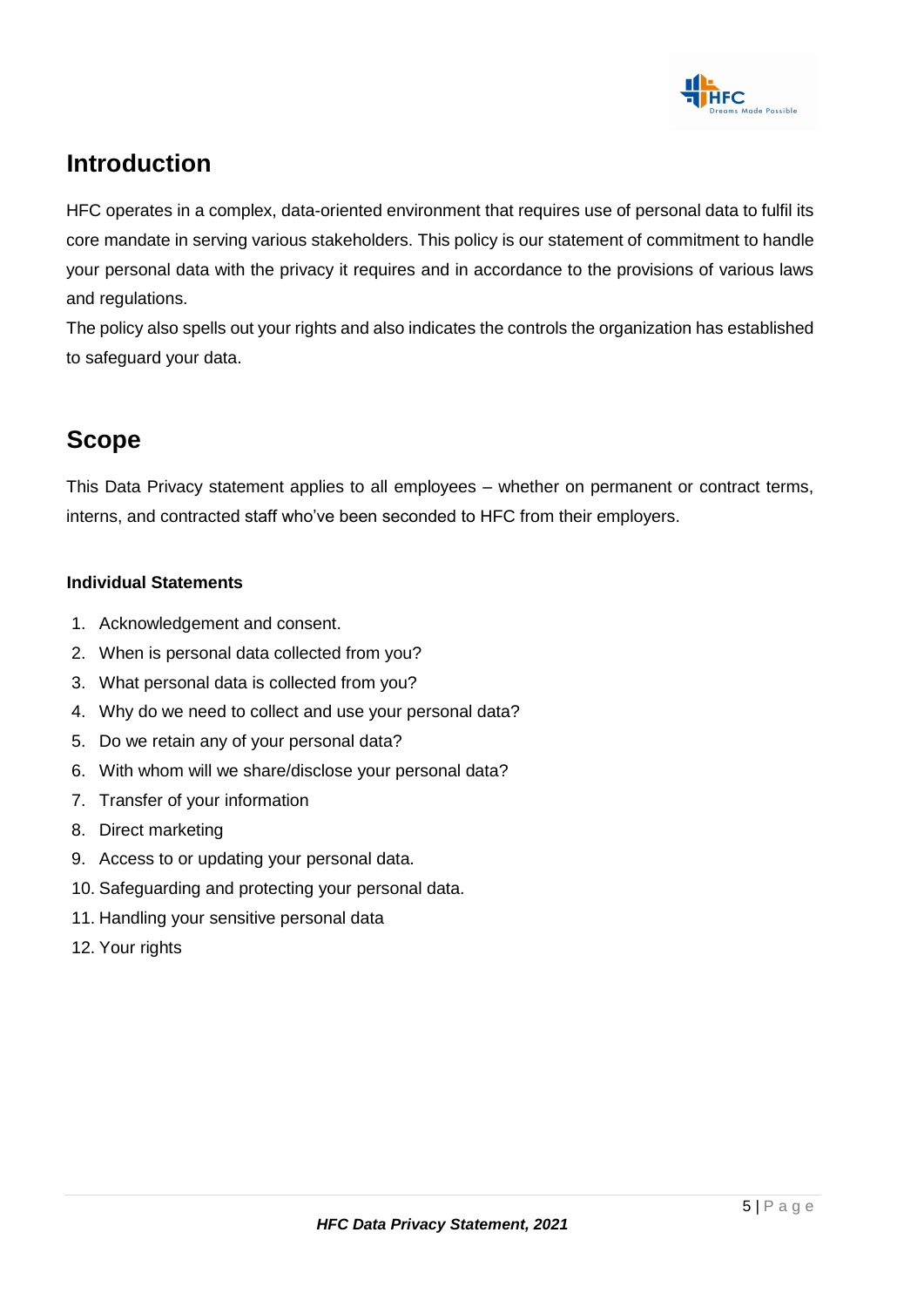

#### <span id="page-6-0"></span>**1. Acknowledgement and Consent**

By choosing to interact with us in any of the ways outlined in section 2, you will be doing so with the full knowledge and consent that we will collect and process your personal data.

By consenting, you allow us to collect, process, store, disclose, transfer your data as guided in the provisions of the data protection laws.

By withholding or withdrawing your consent HFC shall terminate any agreement with you and reject any further application.

Please note that withholding or withdrawing your consent shall not apply to any processing done on your personal data prior to you exercising this right.

#### <span id="page-6-1"></span>**2. When is personal data collected from you?**

We will collect your personal information when: (This list is not exhaustive):

- a) You apply for a job at HFC through our online portal or via email.
- b) You are being onboarded onto HFC as an employee.
- c) In the course of your employment, you provide us with additional personal details for various purposes e.g. updating of our records.
- d) Visit any of our offices including our subsidiary offices where you may be required to fill in your details the entrance or are captured by our CCTV cameras strategically placed at our premises for security purposes.

#### <span id="page-6-2"></span>**3. What personal data is collected from you?**

Whenever you interact with us, we will collect the following information from you. (please note that this list is not exhaustive):

- a. Data that is necessary to process your job application including:
	- Your personal details including: full names, identification document type and number (i.e. National ID, Passport, Alien ID), phone number or contact details, email address, location, postal address, date of birth, age, gender, driving license number, citizenship, marital status.
	- Information collected from third parties e.g. former employers, referees, credit reference bureaus, government entities (e.g. DCI – Certificate of good conduct, Mtihani house to verify academic documents) and also from various academic institutions to validate the professional certifications) for purposes of background checks and vetting.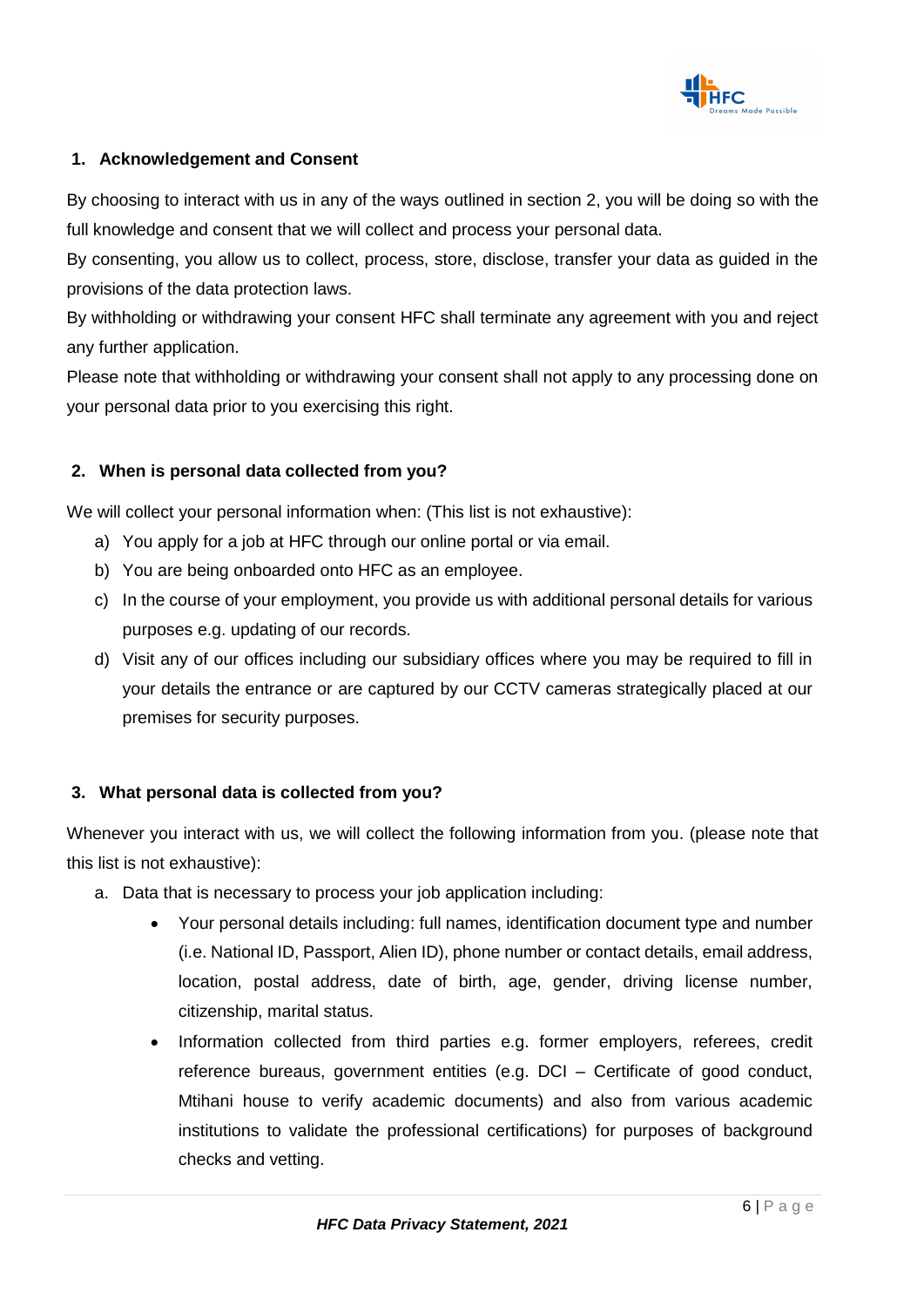

- b. Data necessary to onboard you as an employee including:
	- Personal data as (a) above including passport photographs, NSSF number, NHIF number, KRA PIN and ID Number.
	- Bank account details.
	- Next of kin details, emergency contact(s) and dependents (including children) details including their: full names, relationship, contact details for emergency purposes.
	- Your medical or health information details to onboard you onto relevant medical schemes.

#### <span id="page-7-0"></span>**4. Why do we need to collect and use your personal data?**

The Data Protection Law provides the lawful basis for which we may collect and process your information including consent provided by you to collect and process the information, to aid in the performance of a product or service contract we have with you, to comply to a legal or regulatory obligation or requirement, for public and data subject interests and for various legitimate business interests of HFC.

We will use and process this information for various purposes including: (please note that this list is not exhaustive):

- a. To facilitate the hiring processes.
- b. To facilitate enrollment into various schemes e.g. insurance, pension, medical etc.
- c. To enable the organization to conduct background checks with previous employers, relevant government bodies or academic institutions or referees.
- d. To facilitate other human resource and business administration activities including: performance appraisals, leave management, workforce management etc.
- e. To facilitate any legal procedures or recourse.

#### <span id="page-7-1"></span>**5. Do we retain any of your personal data?**

HFC shall not retain your data any longer than is necessary and as shall be determined by the purpose for which the data was collected and whether that purpose has been fulfilled unless as circumstances may dictate including applicable legal and regulatory requirements, consent by you, for legitimate lawful purposes or for historical and reporting purposes.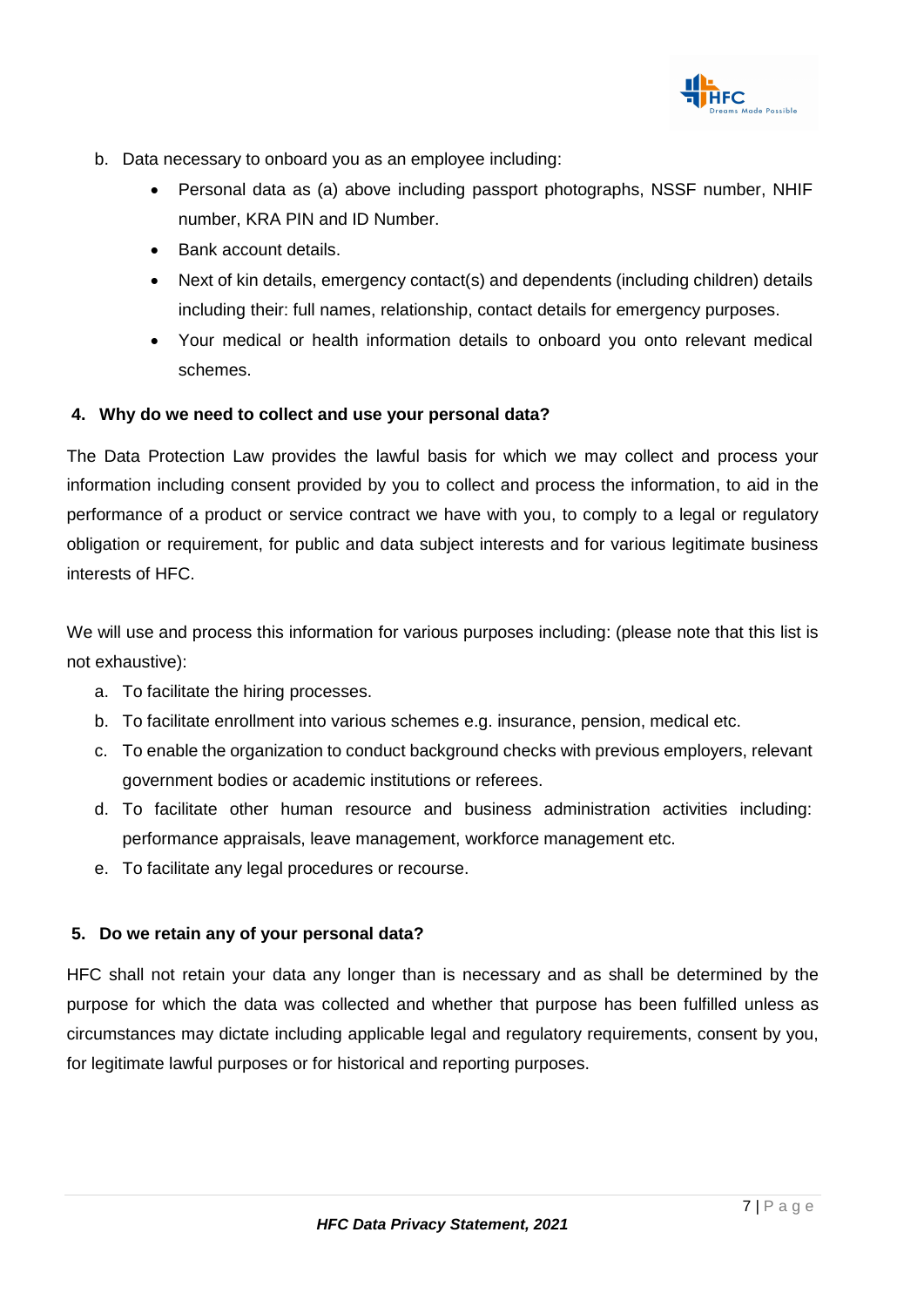

#### <span id="page-8-0"></span>**6. With whom will we share/disclose your personal data?**

We will not share or disclose any of your information except in accordance with applicable laws and regulations.

However, HFC may share or disclose your information to:

- a. Subsidiaries of HFC who may require your personal data to deliver services to you.
- b. Third party organizations that provide background checks services for HFC.
- c. Third party insurance companies for purposes of enrolling you into various insurance schemes.
- d. Legal, regulatory or any other statutory authority for purposes of complying to or responding to a demand by the said authorities. E.g. NSSF, NHIF, HELB, CBK, External Auditors etc.
- e. Various government databases in order to comply with applicable regulatory requirements e.g. Mtihani house, DCI

#### <span id="page-8-1"></span>**7. Commercial use of your personal data**

HFC will seek your consent to opt-in to receive commercial updates via our various communication channels. We will also seek your consent before sharing your data with third parties for purposes of commercial use of your data.

#### <span id="page-8-2"></span>**8. Access to or updating your personal data**

The organization will offer you a platform where you can view your personal details as captured however any updates to the information will require a formal request to be sent to the human resources department following the various stipulated internal processes.

#### <span id="page-8-3"></span>**9. Safeguarding and Protecting your personal data.**

HFC has put in place various operational and technical controls to safeguard your data from unauthorized access or modification. We are also continually enhancing our controls in line with the ever-evolving threat environment.

#### <span id="page-8-4"></span>**10. Handling your sensitive personal data**

HFC shall not collect or process your sensitive personal data except as necessary to carry out the activities prescribed in section 4 above.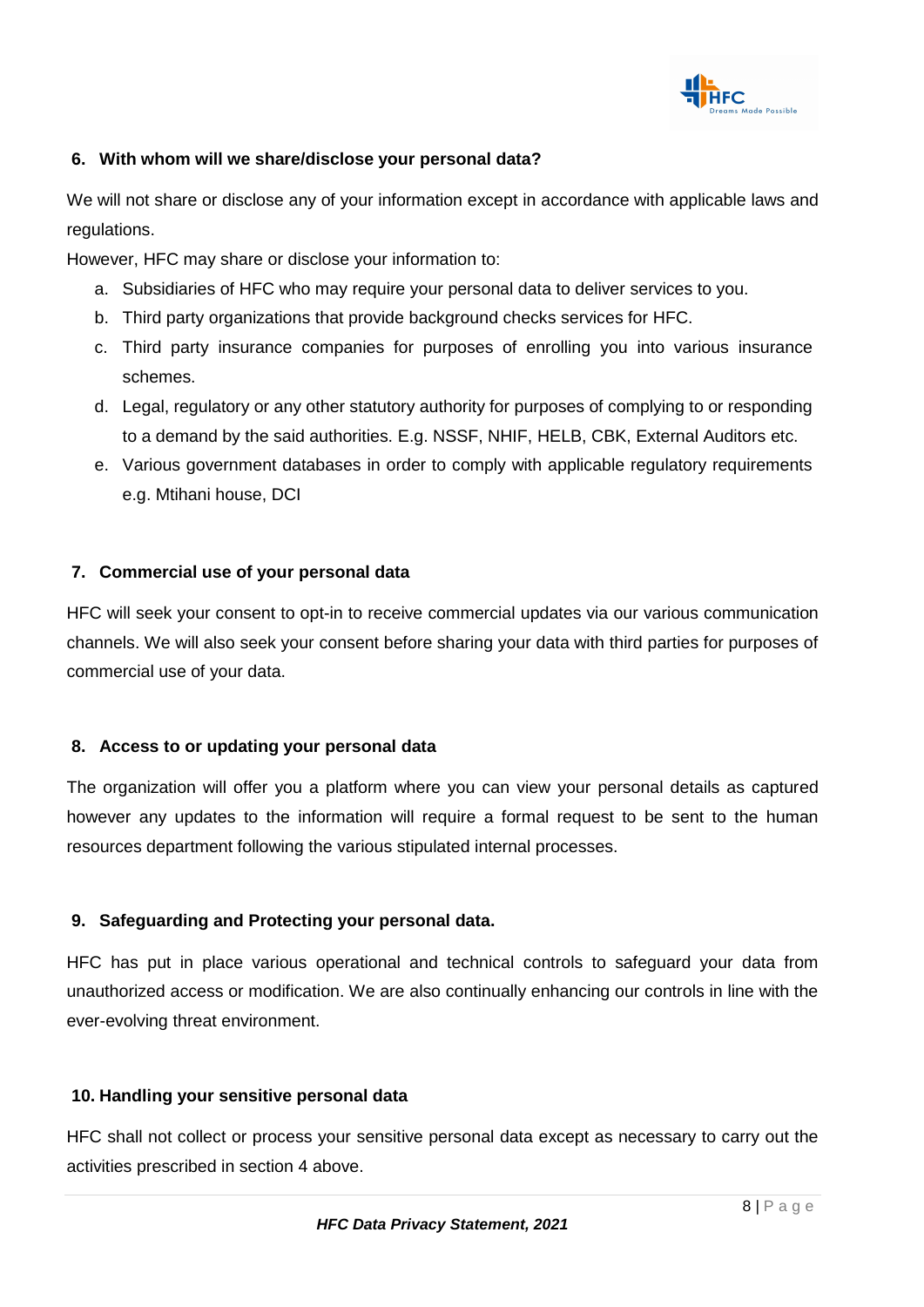

#### <span id="page-9-0"></span>**11. Transfer of your personal data outside Kenya**

HFC may from time to time transfer your personal data outside Kenya as circumstances may allow in fulfilment of its obligations. This shall however be done with the requisite and appropriate approvals and safeguards on the data.

#### <span id="page-9-1"></span>**12. Your rights.**

Your rights as spelt out in the data protection laws include the below. Please note that these are subject to legal or regulatory exceptions and we reserve a right to override exercise of your rights where there is a legitimate reason, legal or regulatory requirement to do so as may be applicable.

- a. Right to be informed of the use to which your personal data is to be put.
- b. Right to access your personal data.
- c. Right to object to the processing of all or part of your personal data.
- d. Right to correction of false or misleading data about you.
- e. Right to deletion of false or misleading data about you.
- f. Right to erase your personal data that we are no longer authorized to retain, irrelevant, excessive or obtained unlawfully.
- g. Right to be informed that we are collecting personal data about you.
- h. Right to withdraw your consent to processing of your personal data.
- i. Right to request restricted processing of your personal data.
- j. Right to request transfer of your personal data.
- k. Right to not be subject to a decision based on automated processing; subject to such automated processing producing legal effects that affect you.
- l. Right to decline use of your personal data for commercial purposes.
- m. Right to be informed about a breach to your personal data unless your identity cannot be established in that breach.
- n. Right to lodge a complaint with the office of the Data Commissioner if you feel aggrieved by a decision made by HFC using the prescribed mechanisms in the protection laws.